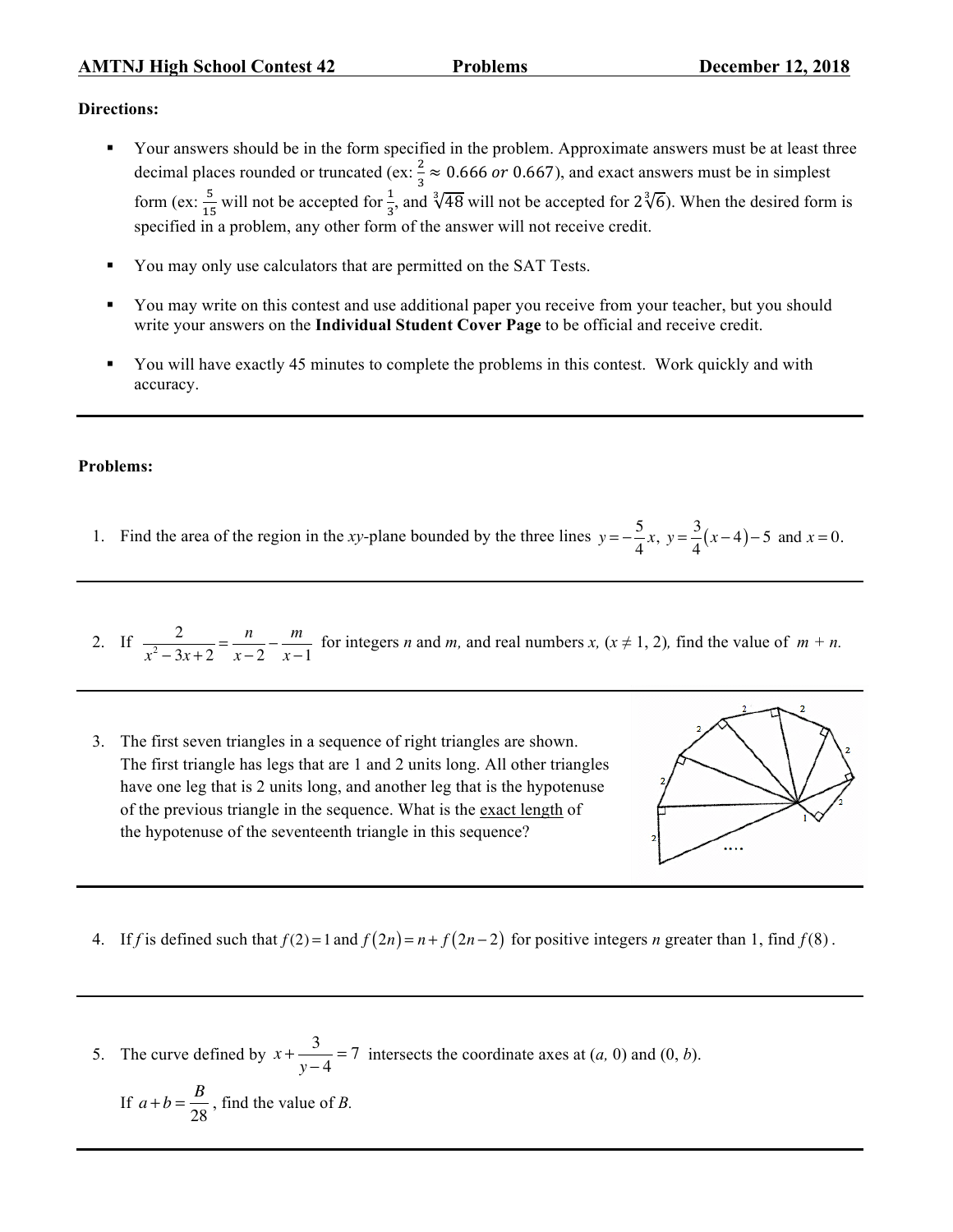How many different fingering sequences with four beats are possible if he avoids double tapping? For example, if you label the pinky P, ring finger R, middle M, index I and thumb T, the sequence PMPI counts, but PPMI doesn't count because P is a double.

6. Your friend starts tapping his desk to a tune with four beats using five fingers.

- 7. If the unit square is divided into smaller squares as shown on the right, what is the area of the shaded region? Write your answer as a fraction in reduced form.
- 8. What is the degree measure of the acute angle formed by the line  $3x + 2y = 7$  and the *y*-axis? Round your answer to the nearest hundredth.
- 9. The two circles shown on the right are tangent to each other. If the area of the shaded region is  $20\pi$  square units, and the sum of the perimeters of the two circles is  $20\pi$  units, find the ratio  $\frac{R}{\pi}$ *r* , where  $R > r$ .
- 10. If  $2x+1$  is a factor of  $3x^3 2kx^2 + 7x 3$ , what is the exact value of *k*?
- 11. In a tennis tournament with 8 players, each player is randomly assigned to their first-round match in the tournament bracket. Assume that the better player always wins the match. In this ideal setting, what is the probability that the second best player reaches the finals?





Figure not drawn to scale